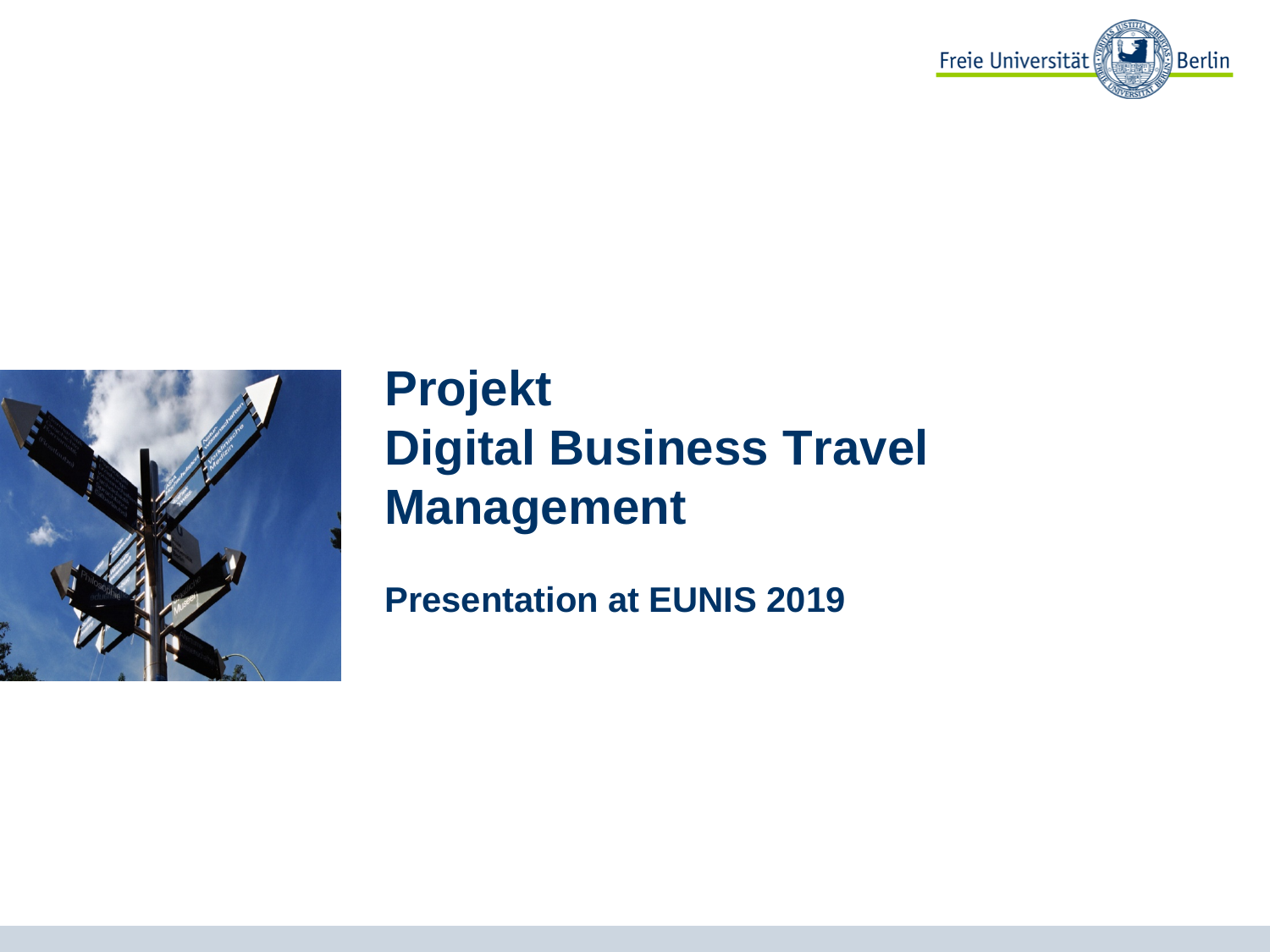

# **Agenda**

- Introduction
- Project goals and solution scope
- Project procedure
- Results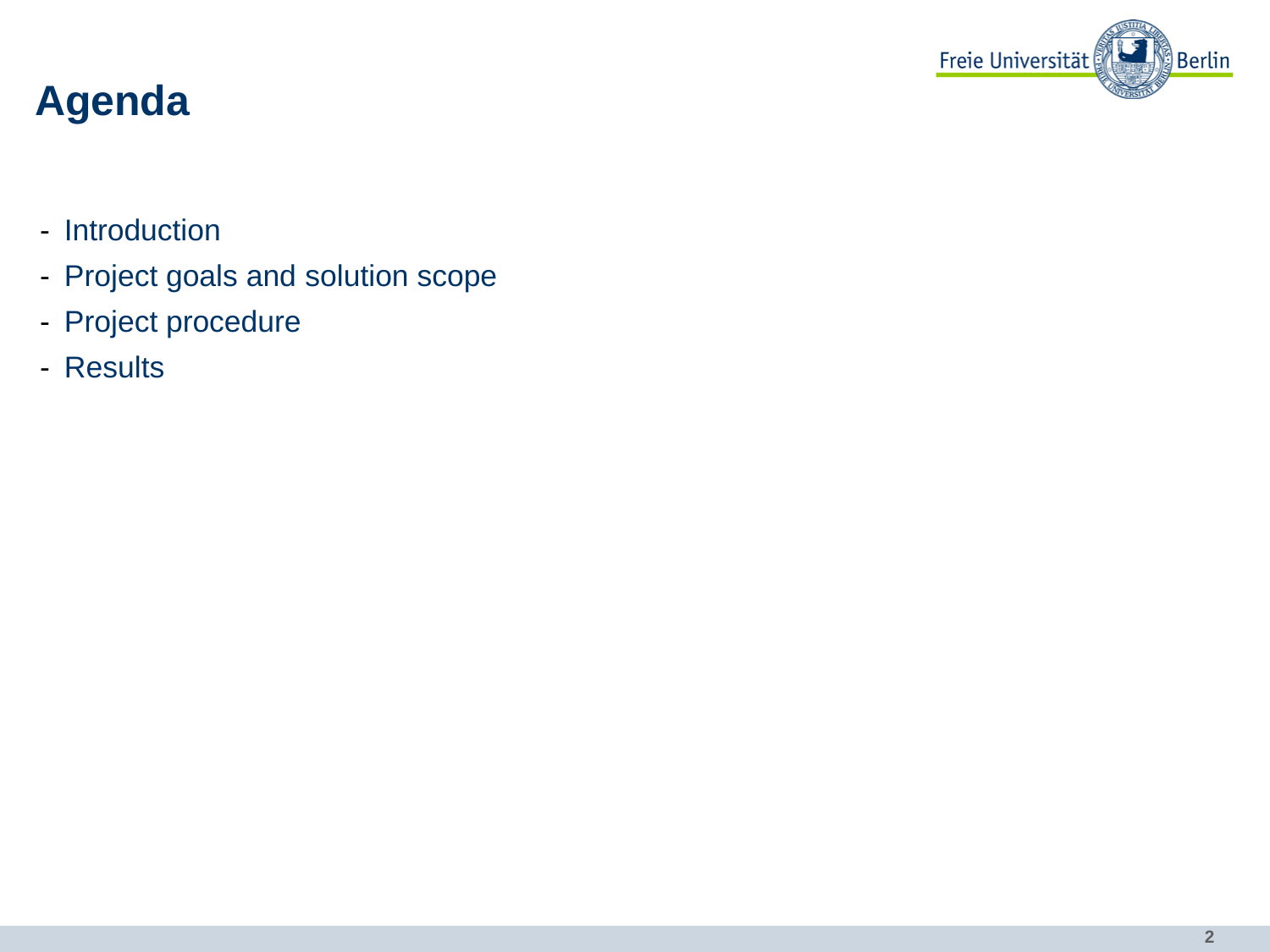

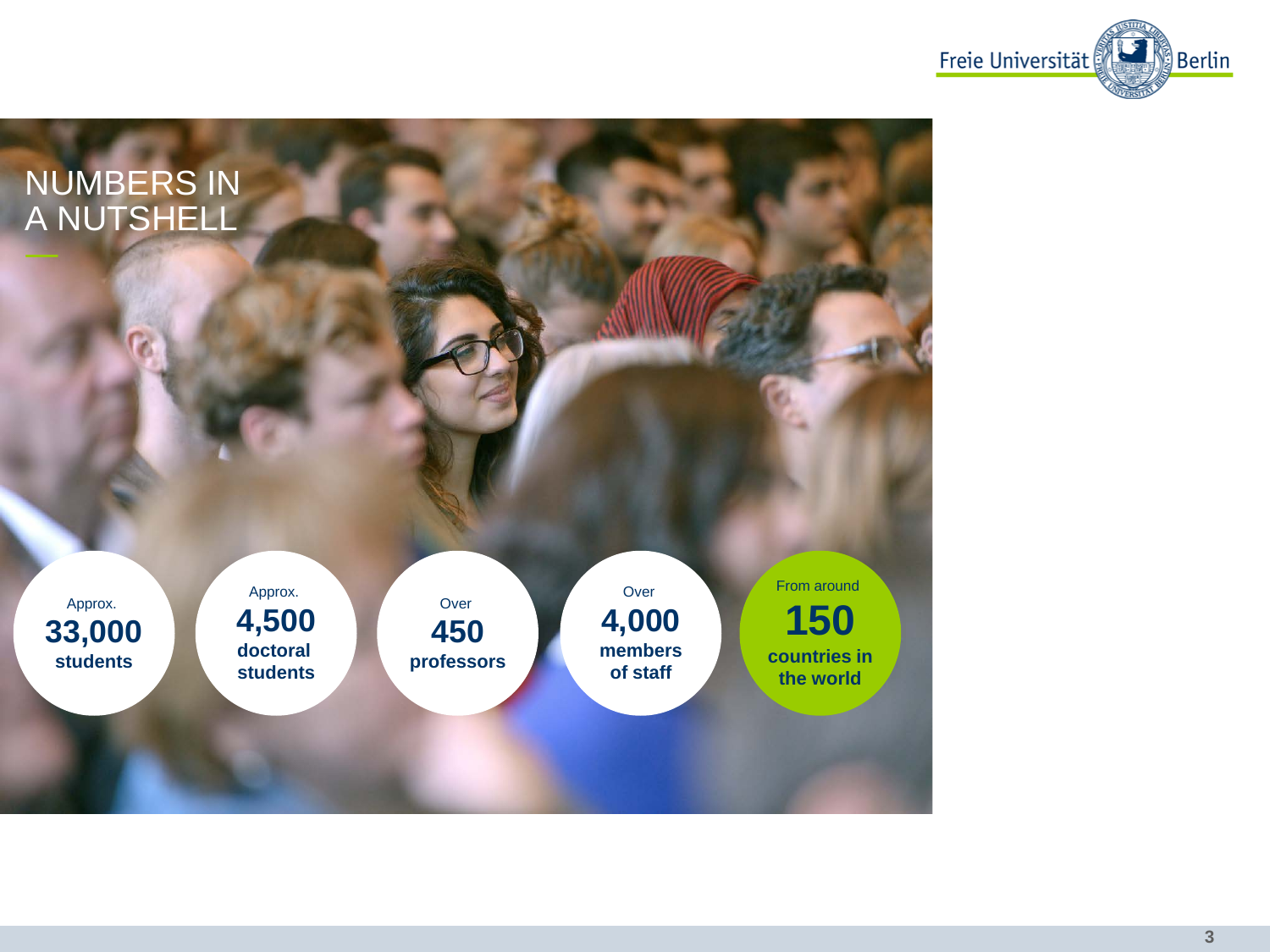



- **eAS supports the digitalization of Freien Universitäts administrative processes with a**
	- **reliable offer of user oriented IT-services,**
	- **which will successively replace the paper-based work and will be replaced by an extension of the**
		- **use of electronic workflows and electronic files**
		- **support the central concern of e-Government**
	- **in order to make the administration more efficient, transparent and sustainable.**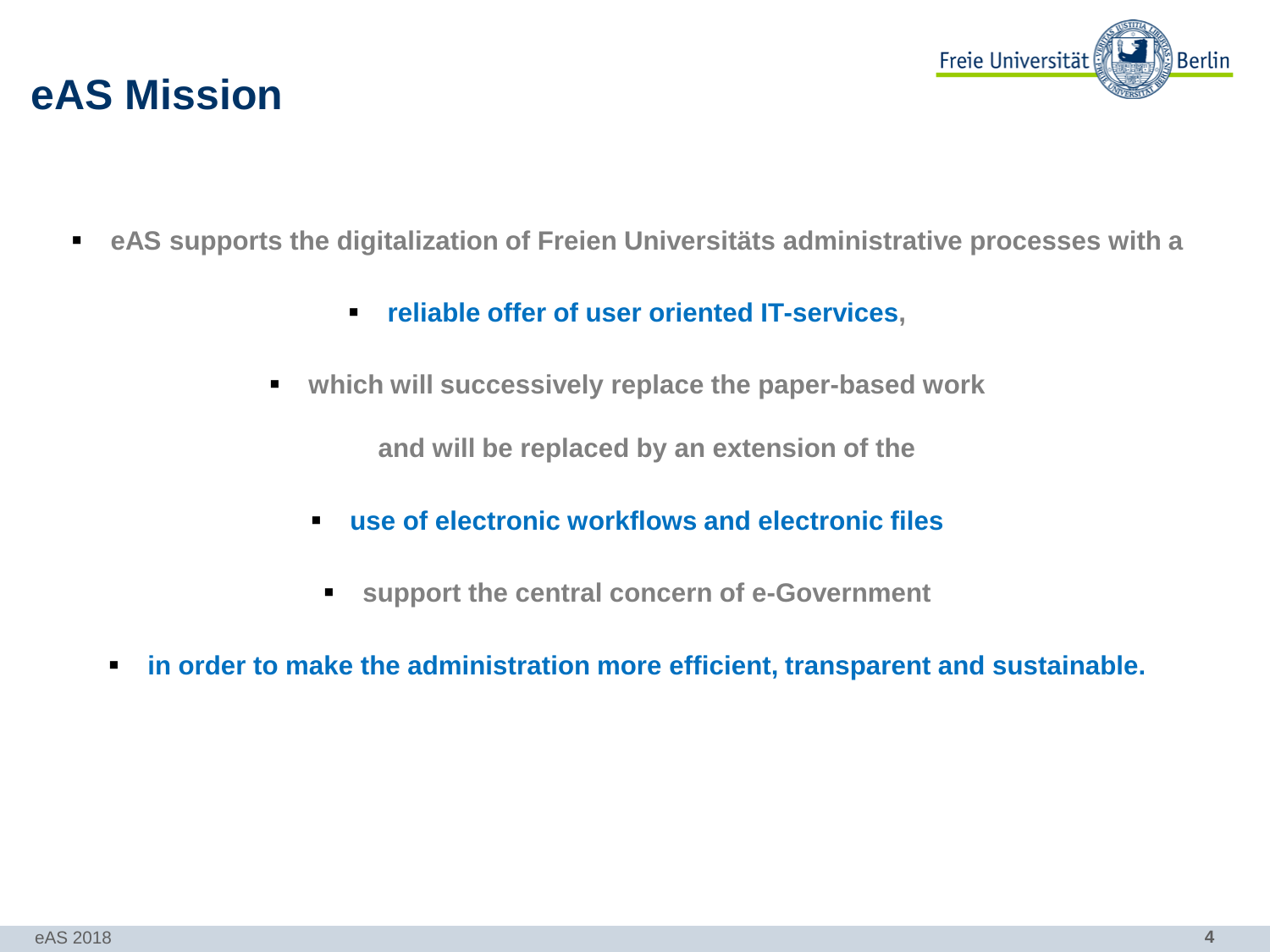

#### **Support Matrix for administrative IT-Services**



IT 4 Sustainability 2018

**IT-Security**

IT-Security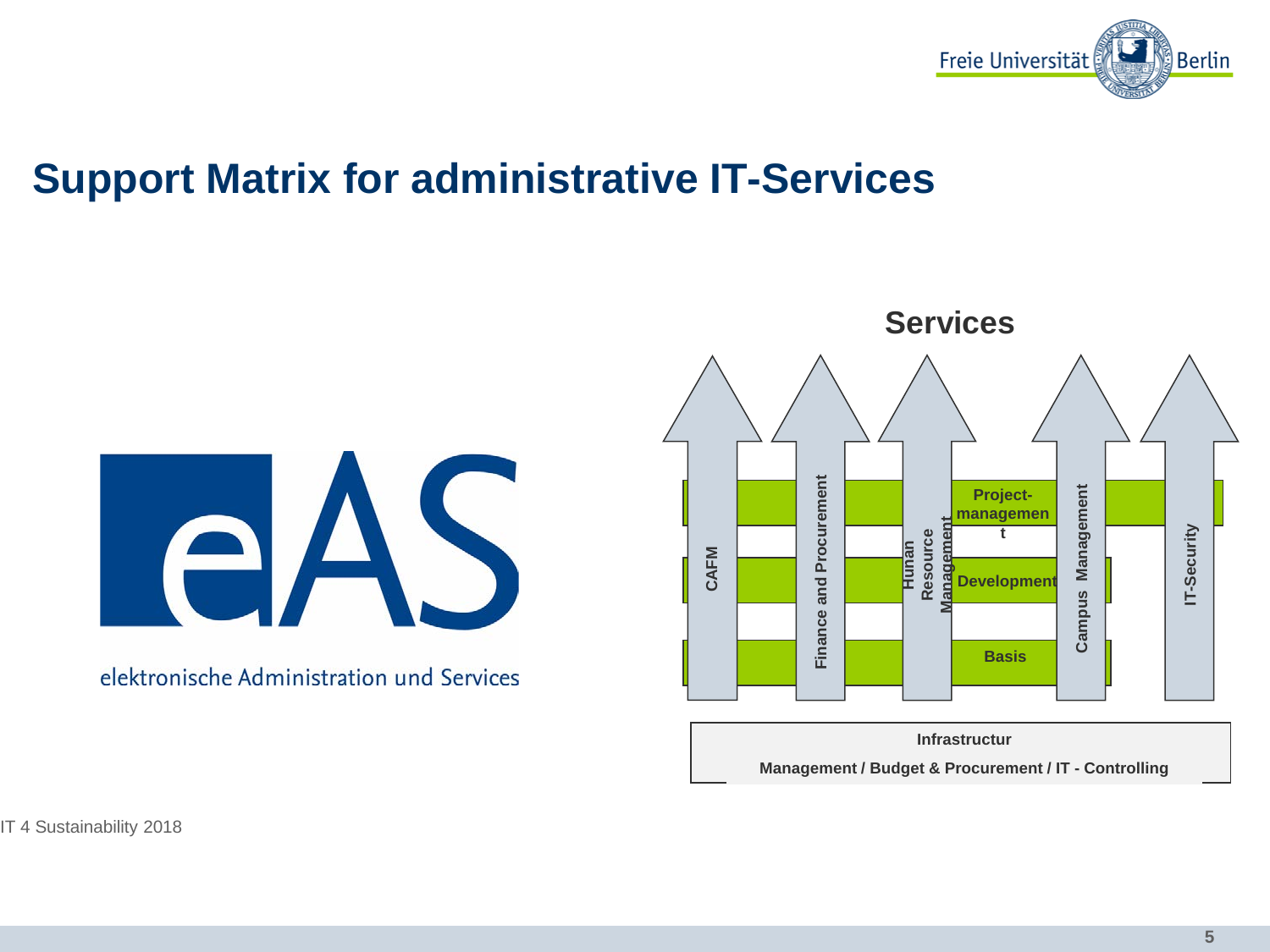

### **Flow of data**

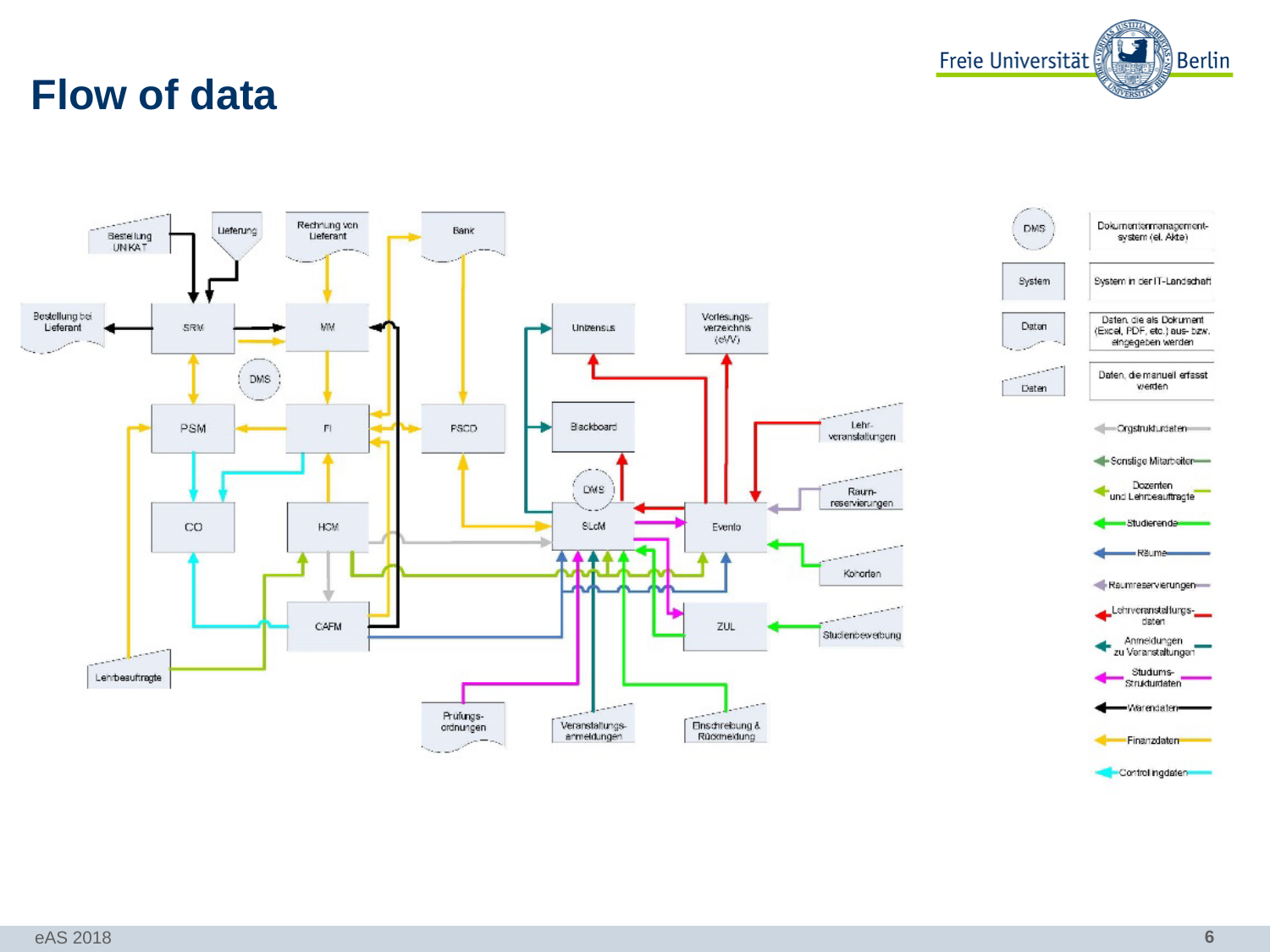

# **Digitalization of administrative processes**

- Electronic ordering system for acquisition
- Electronic invoice processing
- Online employee self service
- Electronic recruitment and onboarding (ongoing project)
- Electronic travel management (ongoing project)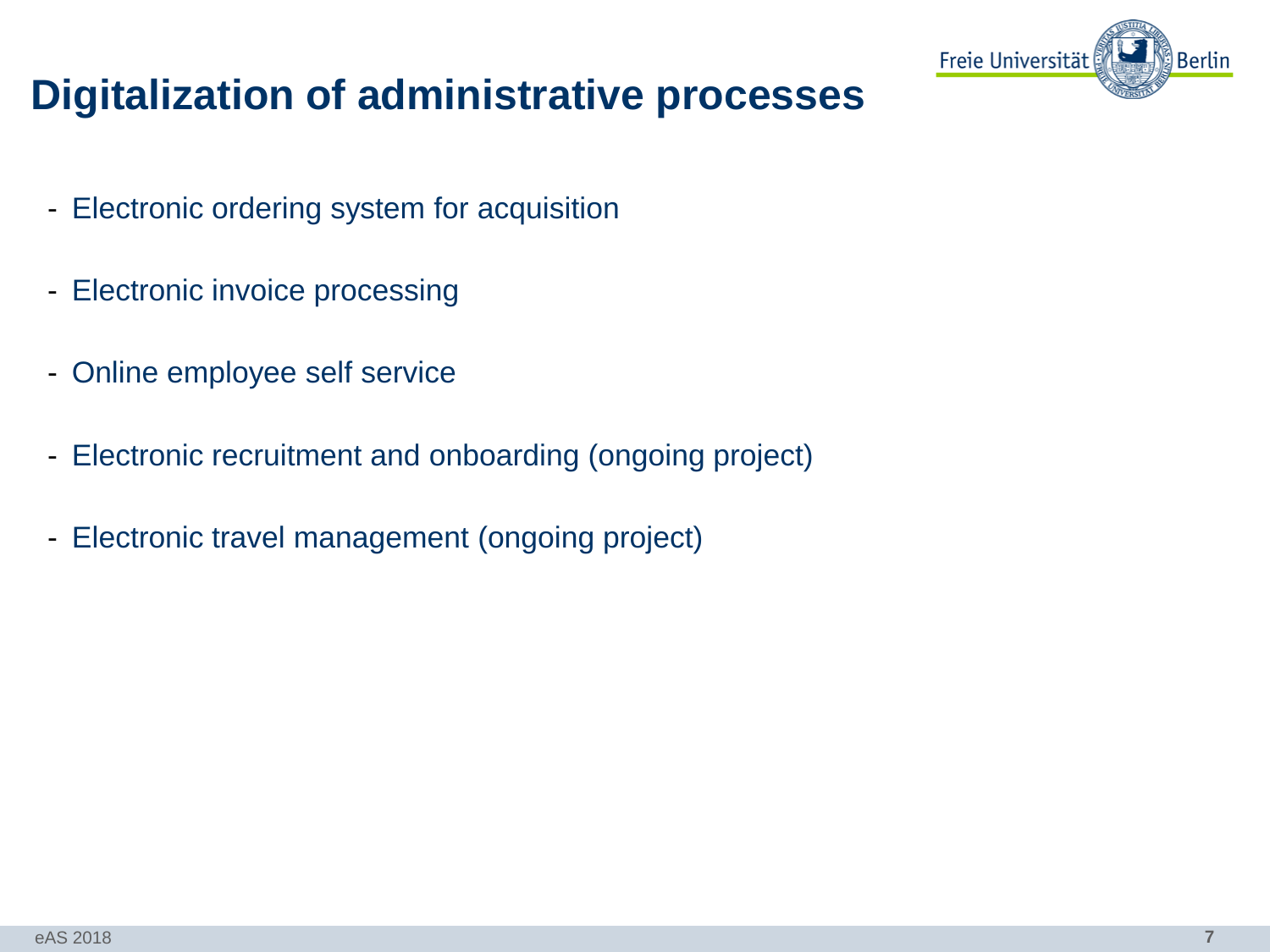

### **IT for sustainability: Electronic Self Service for travel management**

- 6 000 trips p.a.
	- 2 pages per application
	- 2 pages per approval
	- 2 pages per billing request
	- 2 pages per billing notice
	- 2 pages annex (avarage)
- Approx. 60 000 pages A4 paper p.a.





**VERANTWORTUNGS-VOLLE KONSUM-UND PRODUKTIONSMUSTER**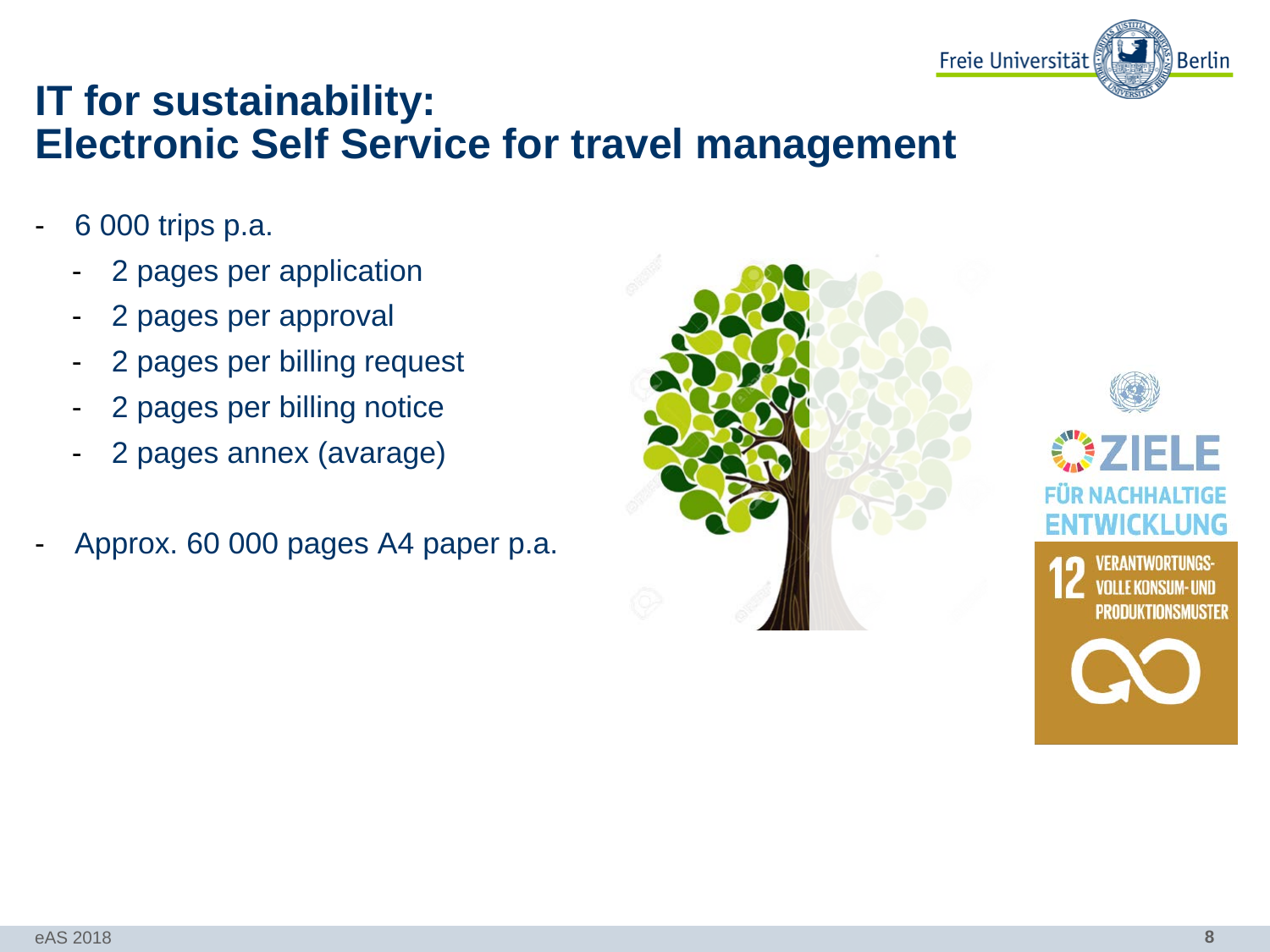

# **Starting condition travel management**

- Full paper-based process
- Overload in the central travel department
- Processing of billing takes more than one year per case
- Employees are frustrated by awkward paper formulars
- Bills and receipts have to be sticked on paper and than mailed to the administration
- Nearly half of the processes return to sender, because the application was not filled correctly
- Challenge: Very complicated, detailed rules and regulations in German public service, especially regarding travelling!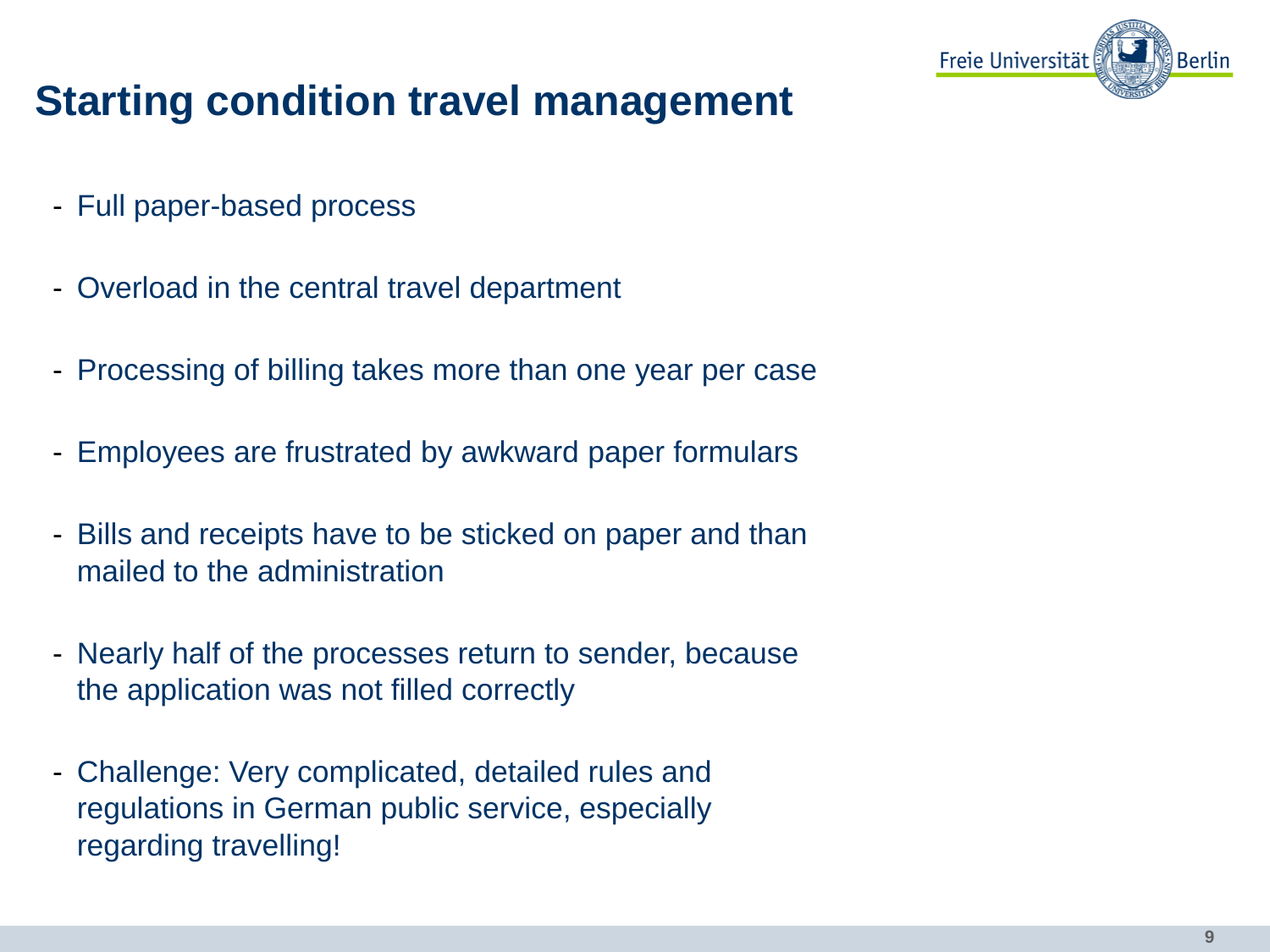

# **project lead time**

- $\checkmark$  As-is analysis
- $\checkmark$  Requirements engeneering
- $\checkmark$  Description of future process flows
- $\checkmark$  Target scenario formulation based on SAP
- $\checkmark$  Reference visit to the central IT-department of the State of Rhineland-Palatinate
- $\checkmark$  Tendering and awarding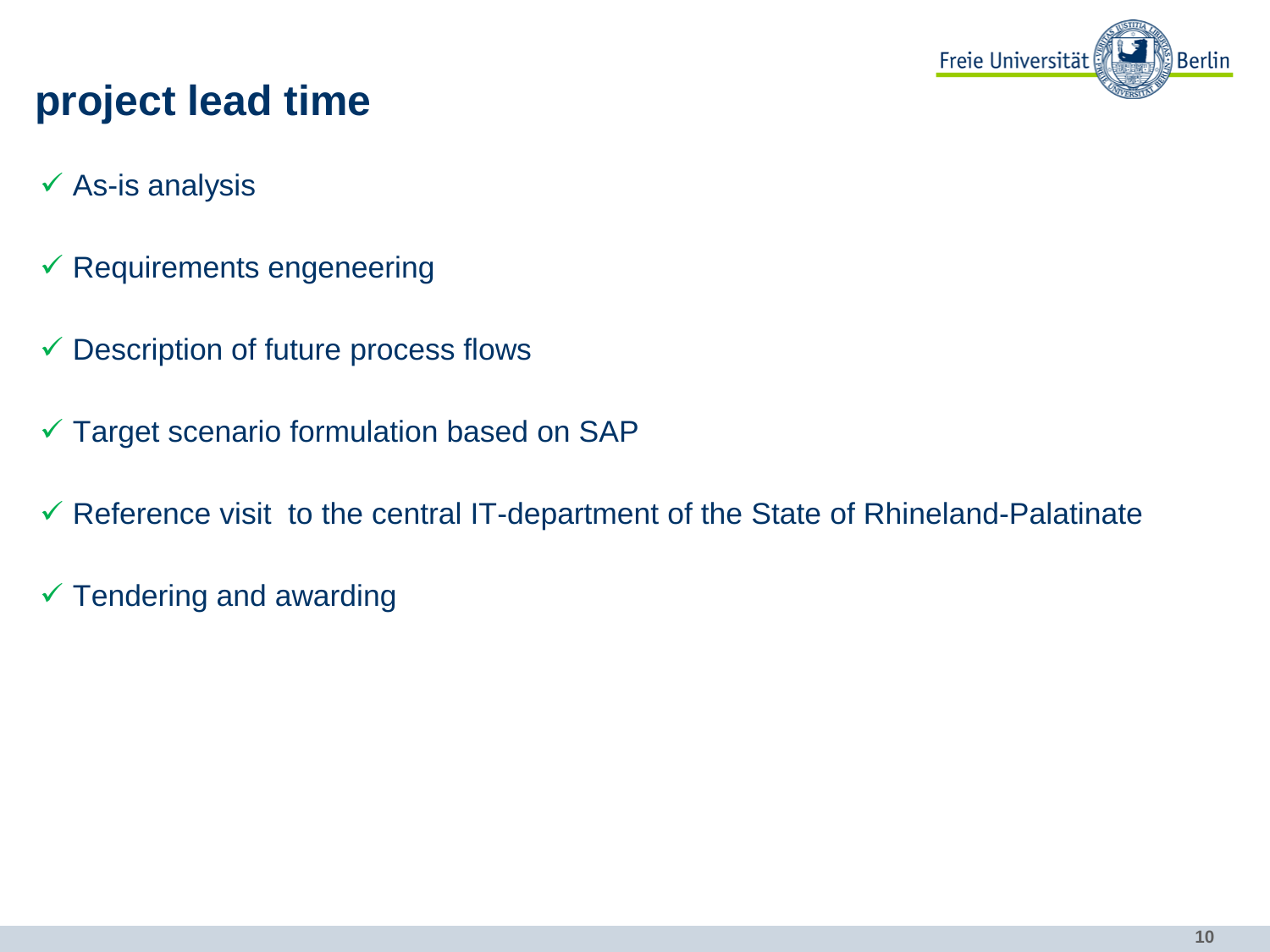#### **Requirements collected from stakeholders (academic and non academic staff)**

- Applications run on mobile devices
- Copy already approved business trips without re-entering data
- Copy master data at login
- Access to settled trips in an electronic record
- Plausibility checks during input
- Search help for selecting account assignment elements
- Request or settle business trip by order
- No dispatch of original invoices and receipts by internal post mail -> instead all invoices digitally in the electronic file



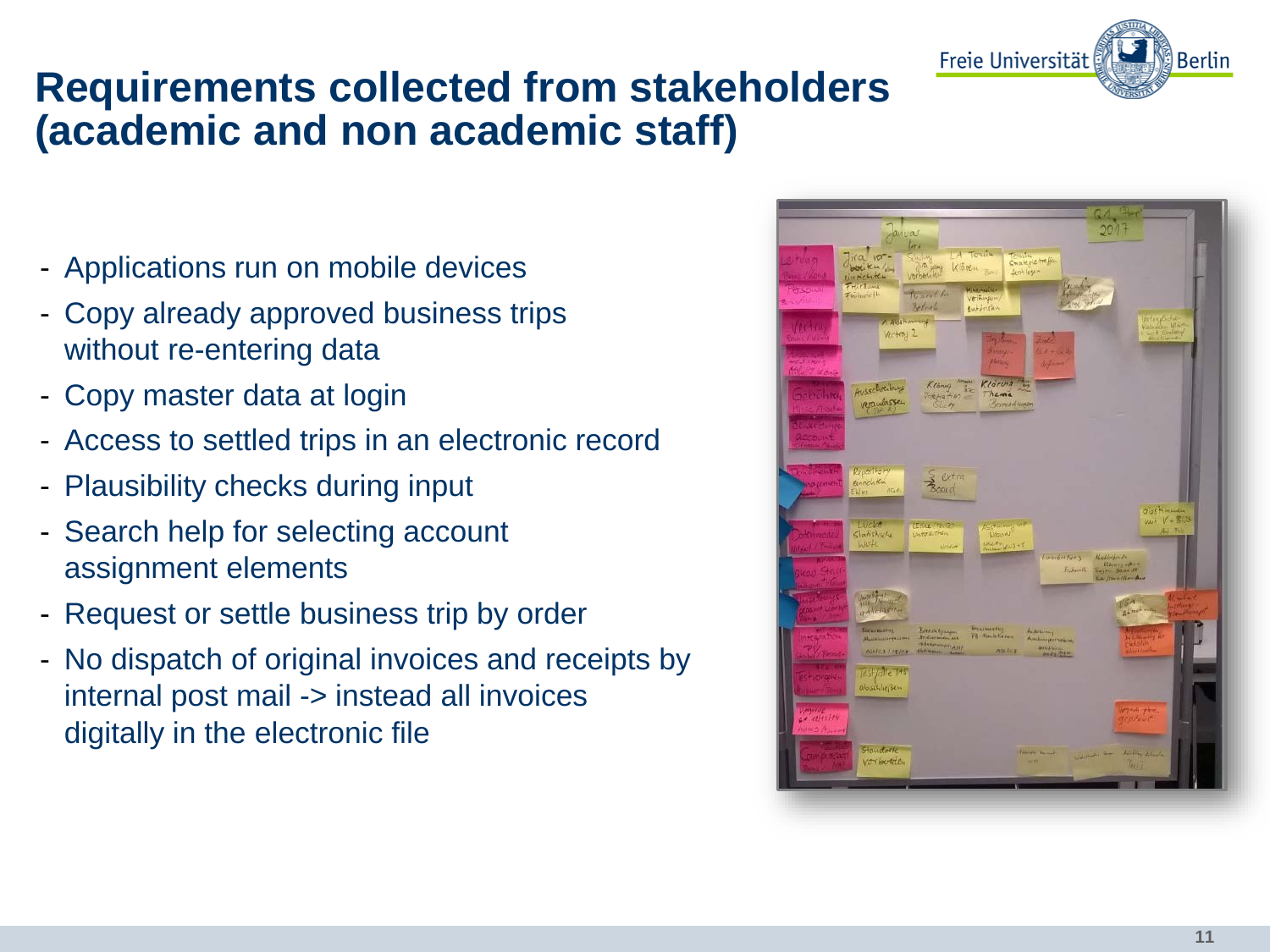

### **Project contents**

- Detailed conception / specifications
- Implementation by Zalaris (SAP Partner)
- Test, pilot phase und optimization
- Rollout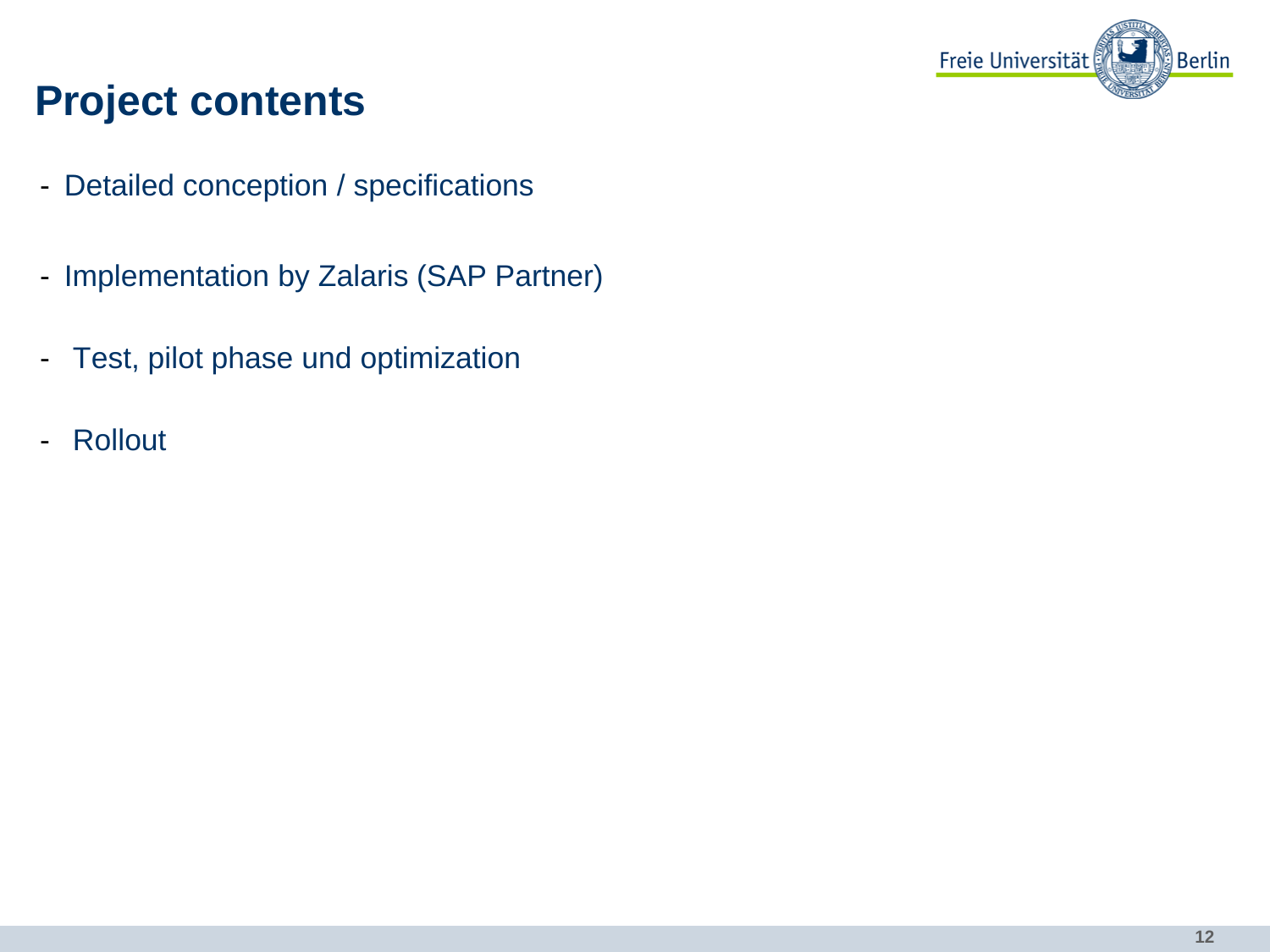

## **Digital travel management: targets**

- Optimization of processes
- Supporting the mobile use-case
- Shorter processing and decision paths
- Reduction of media breaks
- Reduction of incorrect/incomplete applications and approvals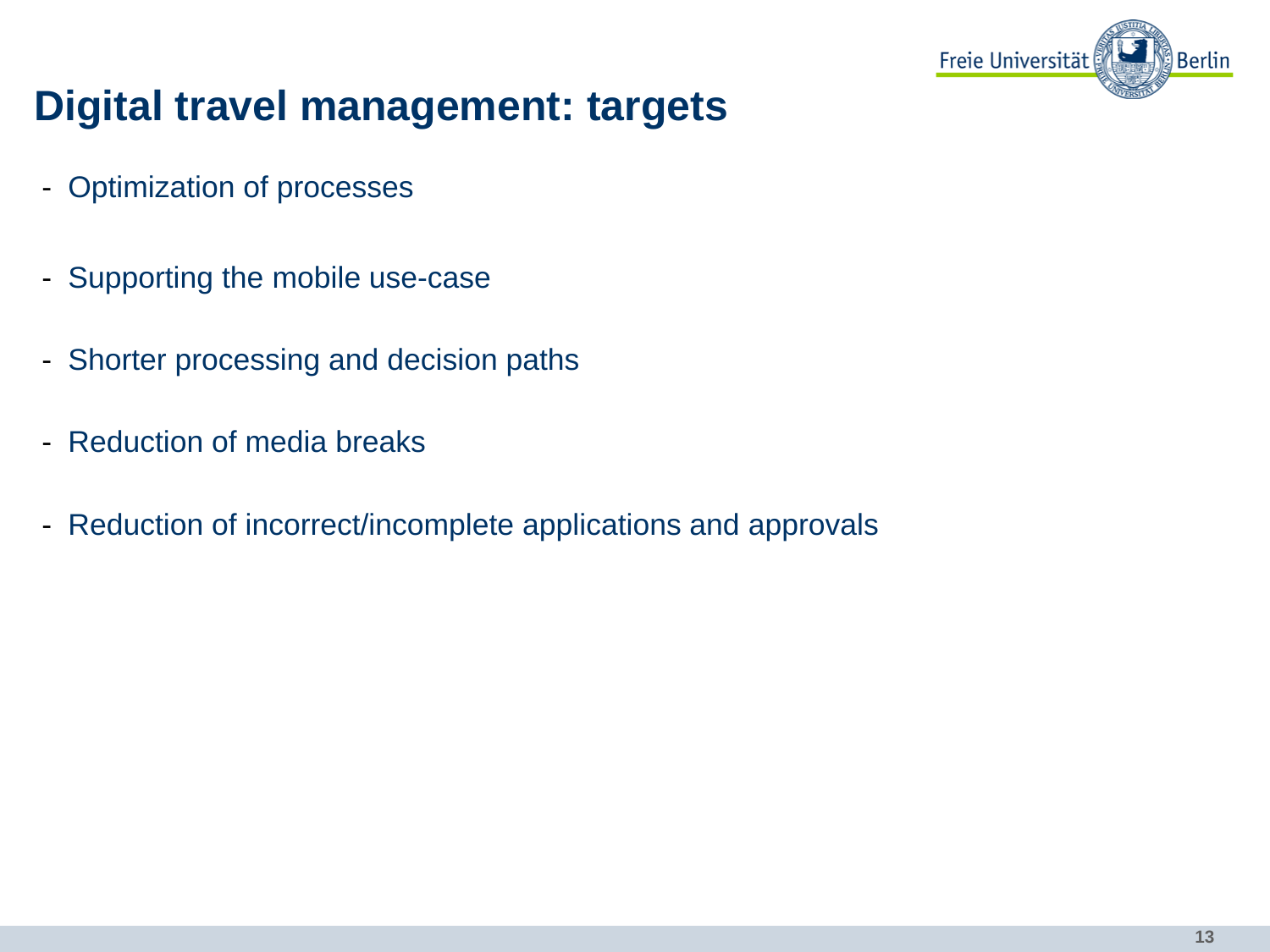

# **Agile project approach**

Q 4/18 Q 1/19 Q 2/19 Q 3/19

#### **Project preparation:**

- Technical requirements
- Responsibilities
- Kickoff
- Clarification of open process questions

#### **Specification & Development:**

- Specification workshops
- Prototyping of user interfaces and workflows
- Connection of the electronic file
- Continouus review and feedback by the project team
- Iterative provision of new functionality in sprints
- Short-term tests of the results

#### **Going live:**

- User training for pilot areas
- Integration tests
- Documentation
- Release for go-live for pilot areas
- Support
- Follow-up optimization of the system through feedback in pilot operation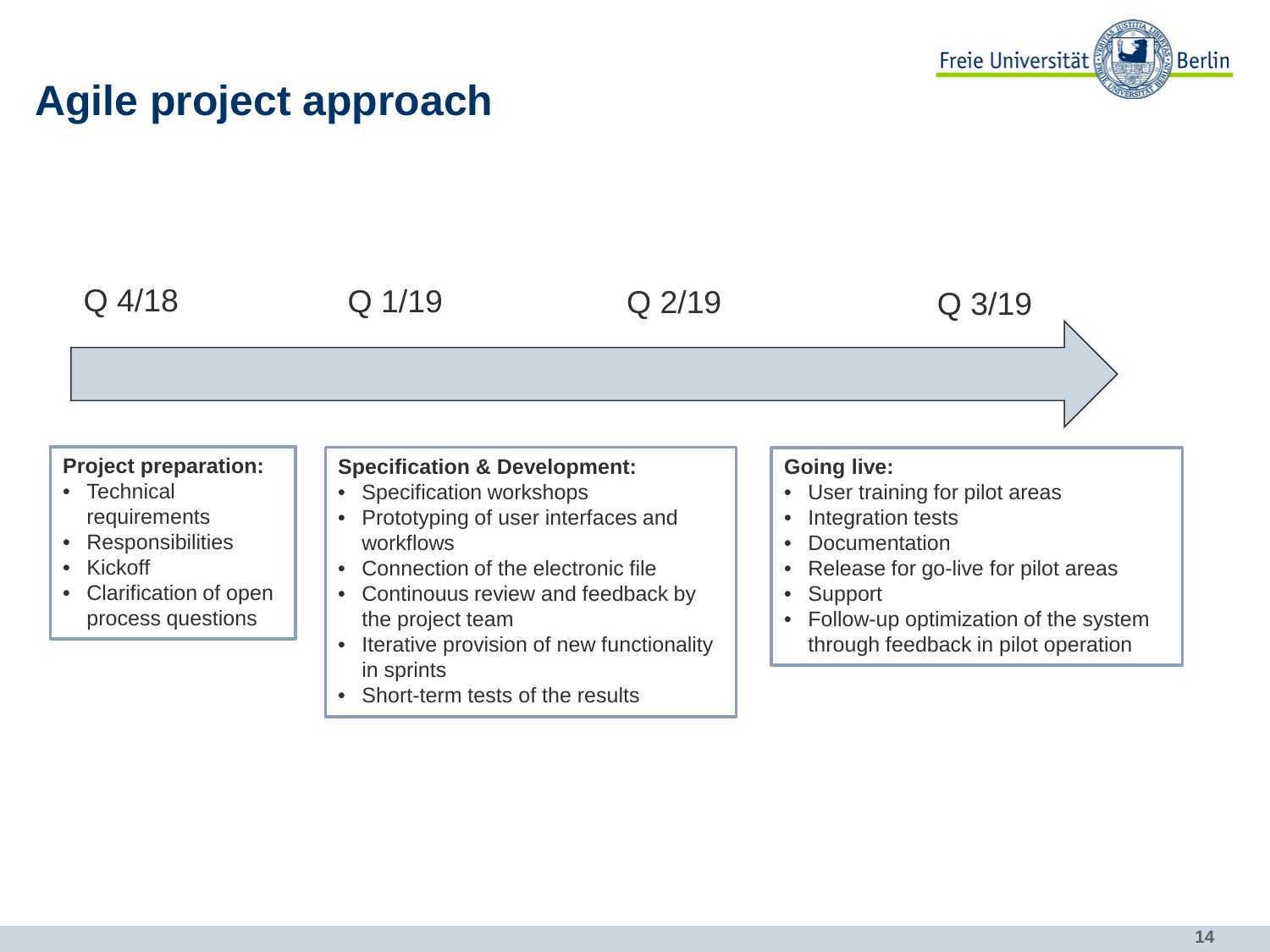

#### **Life demo**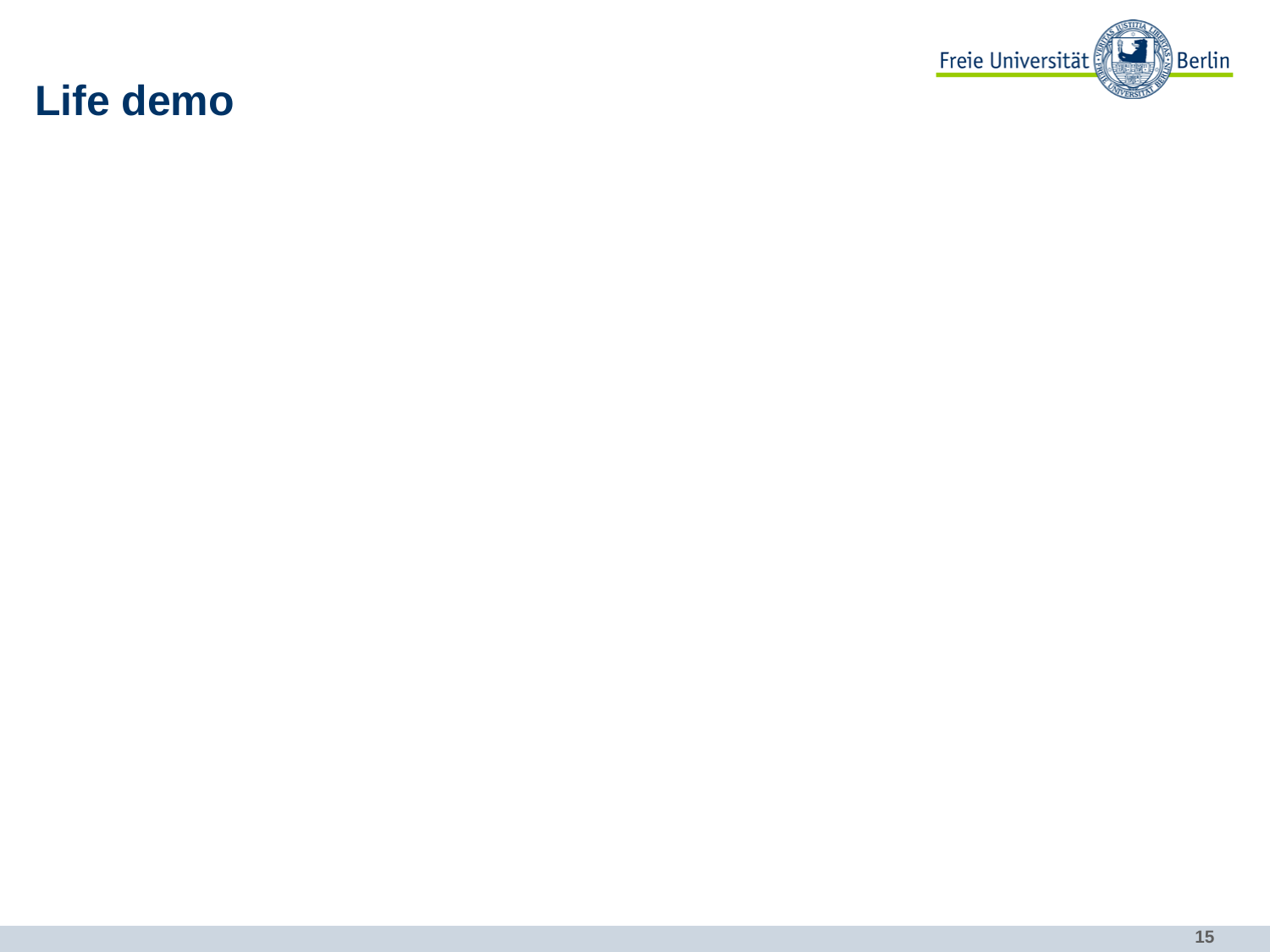

### **Lessons learned (so far)**